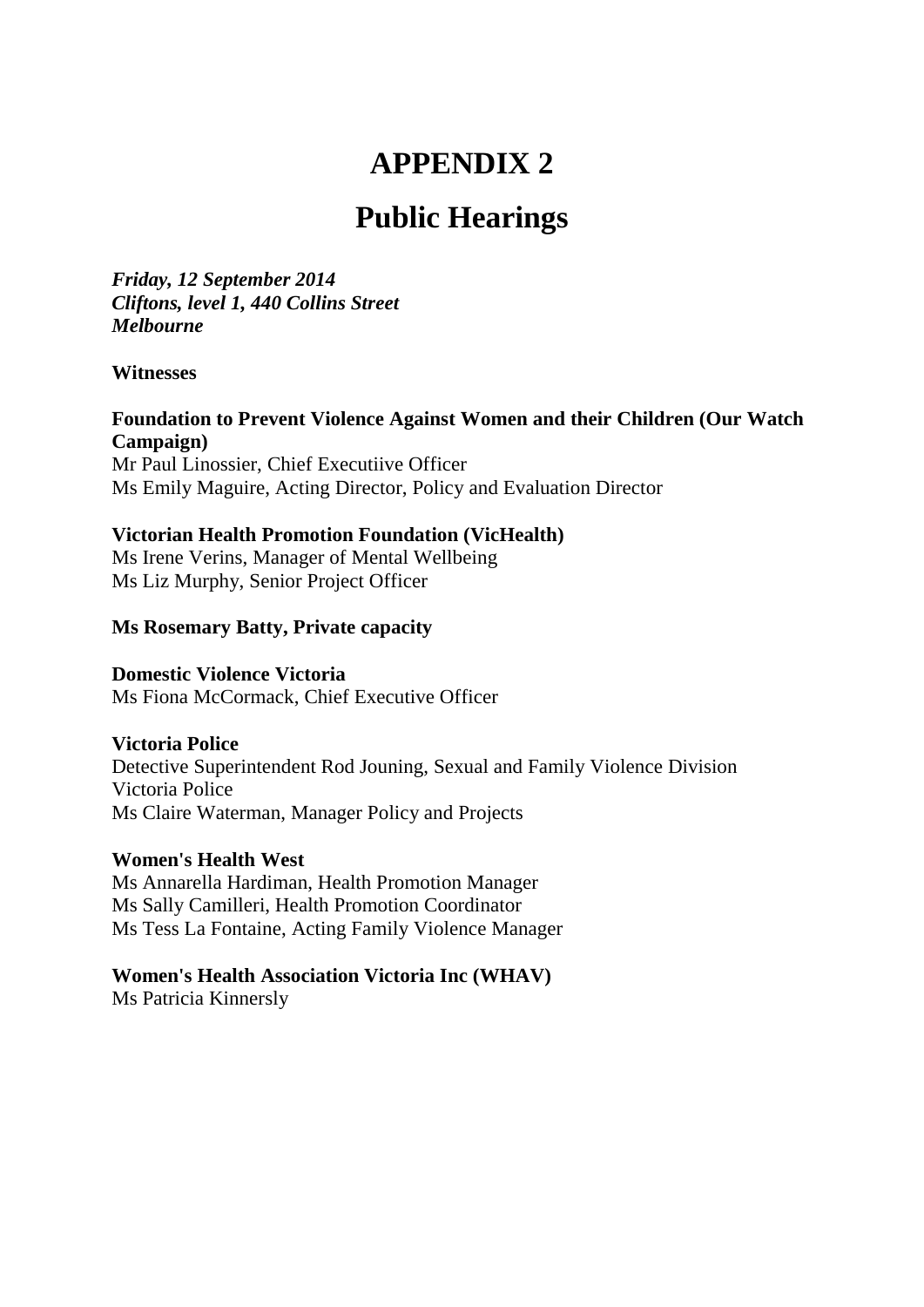*Wednesday, 15 October 2014 Senate Committee room 2S1 Parliament House, Canberra*

#### **Witnesses**

#### **Domestic Violence Prevention Council (ACT)**

Ms Marcia Williams, Chair Ms Mirjana Wilson, Executive Director, ACT Domestic Violence Crisis Service Ms Chyristina Stanford, Chief Executive Officer, Canberra Rape Crisis Centre Mr Greg Aldridge, Managing Director, Canberra Men's Centre

#### **Women's Services Network**

Ms Marcia Williams, Executive Director, Women's Centre for Health Matters Ms Jill Kelly, Chief Executive Officer, Inanna Inc Ms Angie Piubello, Acting Manager, Beryl Women Inc

# **Mr John Hinchey, ACT Victims of Crime Commissioner and Chair of the Family Violence Intervention Program**

#### **Australian Women Against Violence Alliance**

Ms Julie Oberin, Chairperson Ms Maria Delaney, Advisory Group Member Ms Sophie Hardefeldt, Program Manager

## **Federation of Ethnic Communities' Councils of Australia**

Ms Pallavi Sinha, Women's Chair Dr Casta Tungaraza, Member, New and Emerging Policy Advisory Committee

#### **Women's Legal Centre (ACT and Region)**

Ms Rhonda Payget, Principal Solicitor and Co-conveyor of Women's Legal Services Australia Network

**Family and Relationship Services Australia** *(Submission 19)*

Ms Jackie Brady, Executive Director Ms Rose Beynon, Senior Policy Officer

## **Commonwealth Department of Social Services** *(Submission 57)*

Ms Cate McKenzie, Group Manager, Multicultural, Settlement Services and Communities Group Miss Amy Laffan, Acting Branch Manager, Family Safety Branch

## **Office for Women (Department of the Prime Minister and Cabinet)**

Ms Helen McDevitt, First Assistant Secretary, Social Policy Division Ms Kate Wallace, Acting Assistant Secretary, Office for Women Ms Caroline Edwards, First Assistant Secretary, Community Safety and Policy

34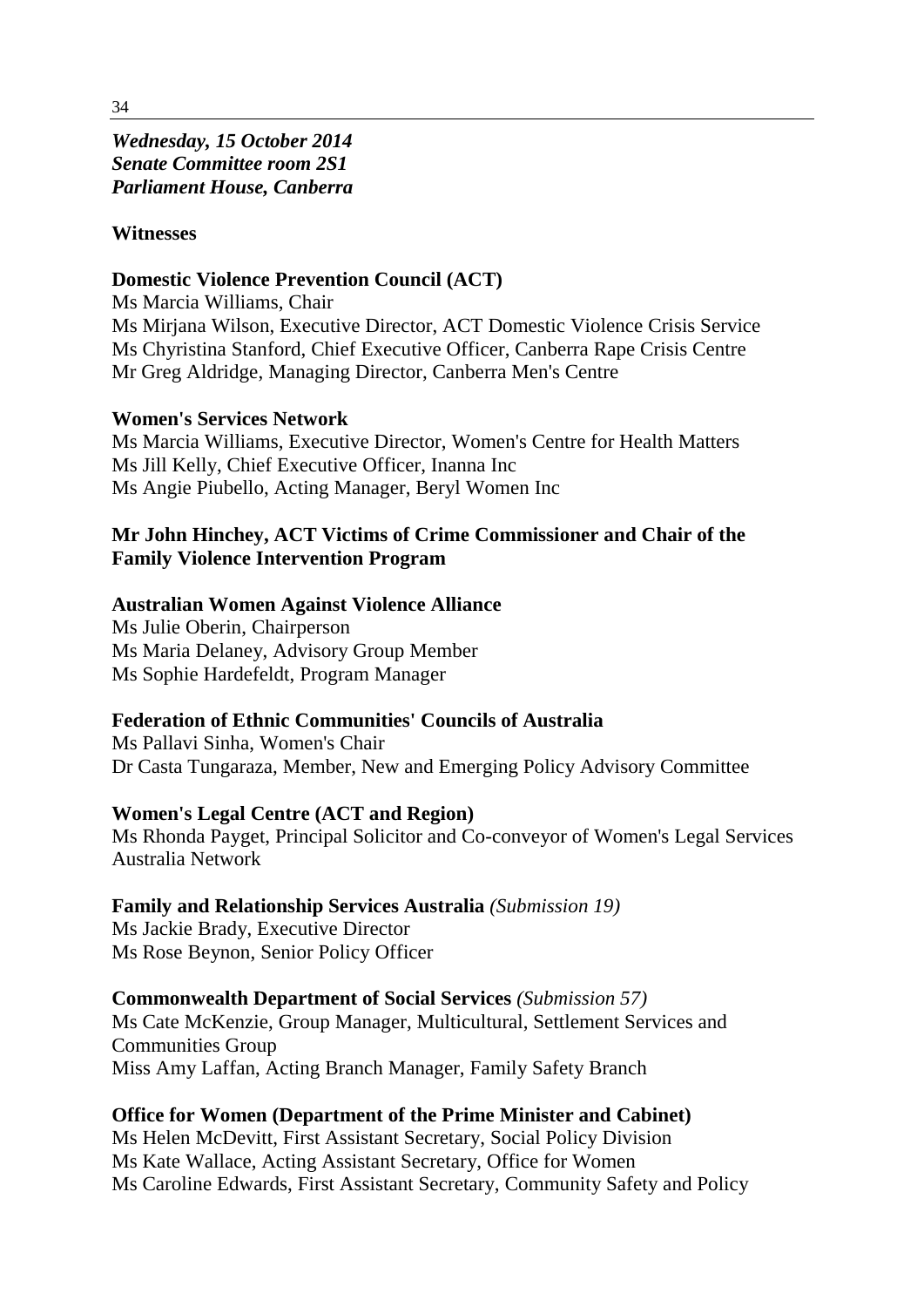#### Division

#### **Attorney-General's Department**

Ms Tracy Ballantyne, Acting Assistant Secretary Family Law Branch Ms Elizabeth Quinn, Acting Assistant Secretary, Legal Assistance Branch

*Tuesday, 4 November 2014 The Macquarie Room Parliament House, Sydney*

#### **Witnesses**

**Australia's National Research Organisation for Women's Safety Limited**  Dr Mayet Costello, Research Manager

#### **White Ribbon Australia**

Ms Libby Davies, Chief Executive Officer Dr Christina Jarron, Business Development and Social Impact Manager

#### **National Aboriginal and Torres Strait Islander Women's Alliance**

Associate Professor Dea Delaney-Thiele, Chief Executive Officer Ms Denise Burdett, Member

#### **One in Three Campaign**

Mr Greg Andresen, Senior Researcher Mr Andrew Humphreys, Spokesperson

#### **Aids Council of NSW**

Mr Alan Brotherton, Director, Policy Strategy & Research Ms Shannon Wright, Director, Community Health and Regional Services

#### **Inner City Legal Centre**

Mr Daniel Stubbs, Director Ms Julie Howes, Solicitor (Safe Relationships Project)

## **National Association of Community Legal Centres and Women's Legal Services Australia**

Ms Amanda Alford, Deputy Director, Policy and Advocacy Ms Liz Snell, Law Reform and Policy Coordinator, Women's Legal Service NSW appearing on behalf of WLSA

## **Redfern Legal Centre**

Ms Jacqui Swinburne, Acting CEO Ms Elizabeth Morley, Principal Solicitor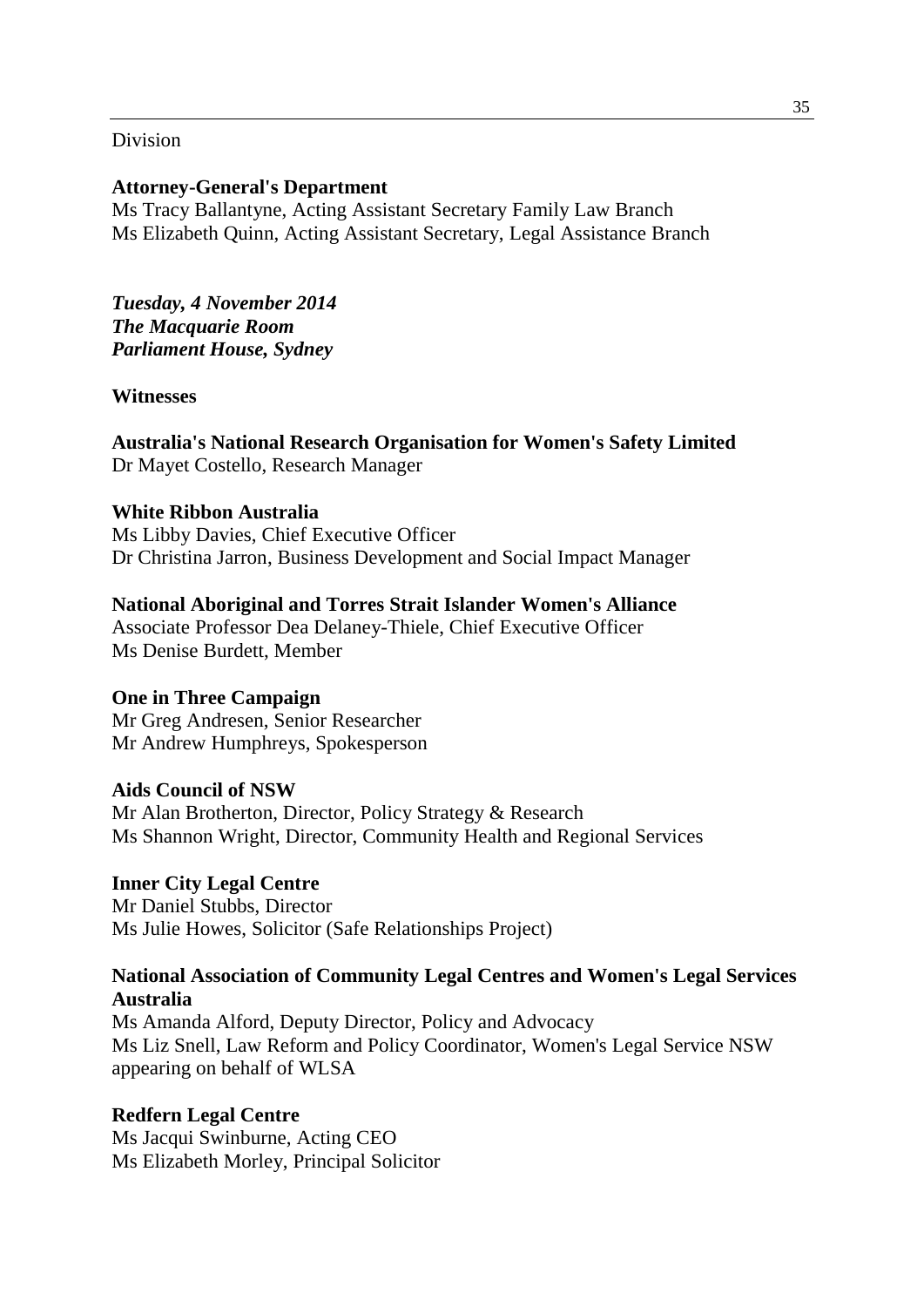## **Finance Sector Union of Australia**

Ms Veronica Black, National Coordinator Organising and Development

*Wednesday, 5 November 2014 Legislative Council Committee Room Parliament House, Melbourne*

# **Witnesses**

**Domestic Violence Resource Centre Victoria**  Ms Virginia Geddes, Executive Officer Ms Libby Eltringham, Community Legal Worker

**No to Violence**  Mr Rodney Vlais, Acting Chief Executive Officer

**Violence Free Families**  Dr David Smyth, Chairman

# **Federation of Community Legal Centres**

Dr Chris Atmore, Senior Policy Adviser

## **InTouch, Multicultural Centre against Family Violence**

Ms Maya Avdibegovic, Chief Executive Officer Ms Elizabeth Becker, Principal Lawyer

# **Women with Disabilities Victoria**

Ms Keran Howe, Executive Director Ms Jen Hargrave, Policy Officer

**Office of the Public Advocate**  Mr John Chesterman, Manager, Policy and Education

**Aboriginal Family Violence Prevention and Legal Service Victoria National Family Violence Prevention Legal Services Forum** Ms Antoinette Braybrook, Chief Executive Officer (AFVPLS Victoria) and National Convenor (National FVPLS Forum) Ms Laura Vines, Policy Officer of FVPLS Victoria Dr Alisoun Neville, Manager of the National FVPLS Forum Secretariat

# **Dr. Elizabeth Celi, Founder/ Manager, Elements Integrated Health Consulting**

36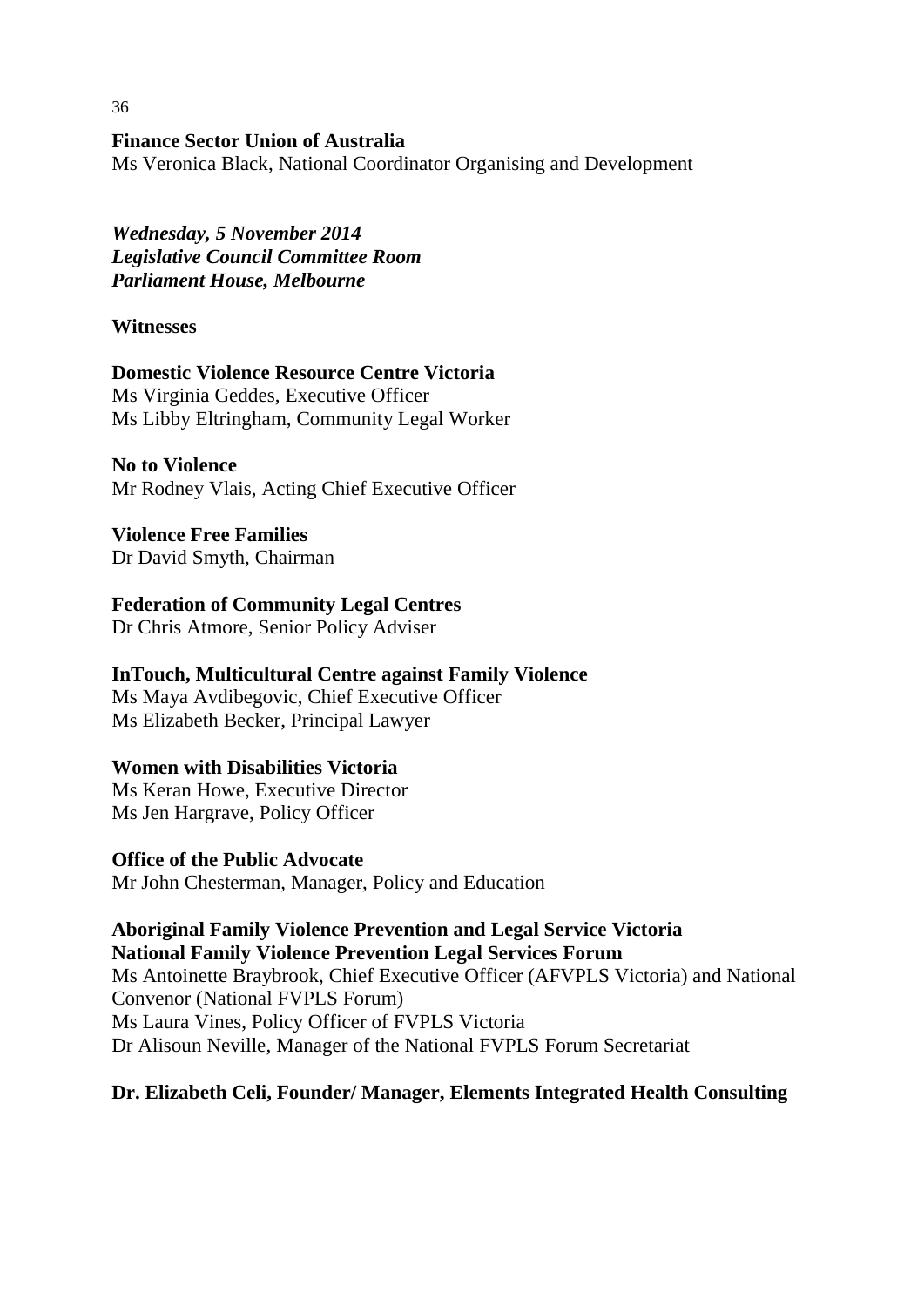## *Thursday, 6 November 2014 Cliftons, Level 3, 288 Edward Street Brisbane*

#### **Witnesses**

#### **Women's Legal Service Inc. (Queensland)**

Ms Angela Lynch, Community Legal Education Lawyer Ms Rosslyn Monro, Coordinator

#### **Women's House Shelta**

Ms Barbara Crossing, Collective Member Ms Chantal Eastwell, Collective Member Ms Hannah Banfield, Collective Member

#### **National Aboriginal and Torres Strait Islander Legal Services**

Ms Lisa Stewart, Barrister Child Protection, Aboriginal and Torres Strait Islander Legal Service Qld (a NATSILS member organisation)

#### **Domestic and Family Violence Crisis Lines Australia Network (DFVCLAN)**

Ms Diane Mangan, Chief Executive Officer, DV Connect Queensland Ms Annette Gillespie, Chief Executive Officer, Women's Domestic Violence Crisis Service of Victoria

#### **RiSE Queensland**

Ms Bronwyn Rees, Founder RiSE Queensland Ms Jodie Woodrow, Personal Assistant

# **Queensland Domestic Violence Network**

Ms Judith Marshall, Service Manager, Mackay Service Ms Pauline Woodridge, Convenor (QDSN) and Coodinator, Townsville service Ms Gabrielle Borggaard, Manager, Ipswich service

*Tuesday, 10 March 2015 Litchfield Room, Parliament House Darwin*

**Witnesses**

**Top End Women's Legal Service** Ms Melanie Warbrooke, Senior Solicitor

#### **Law Society Northern Territory**

Mr Tas Liveris, President Ms Megan Lawton, Chief Executive Officer